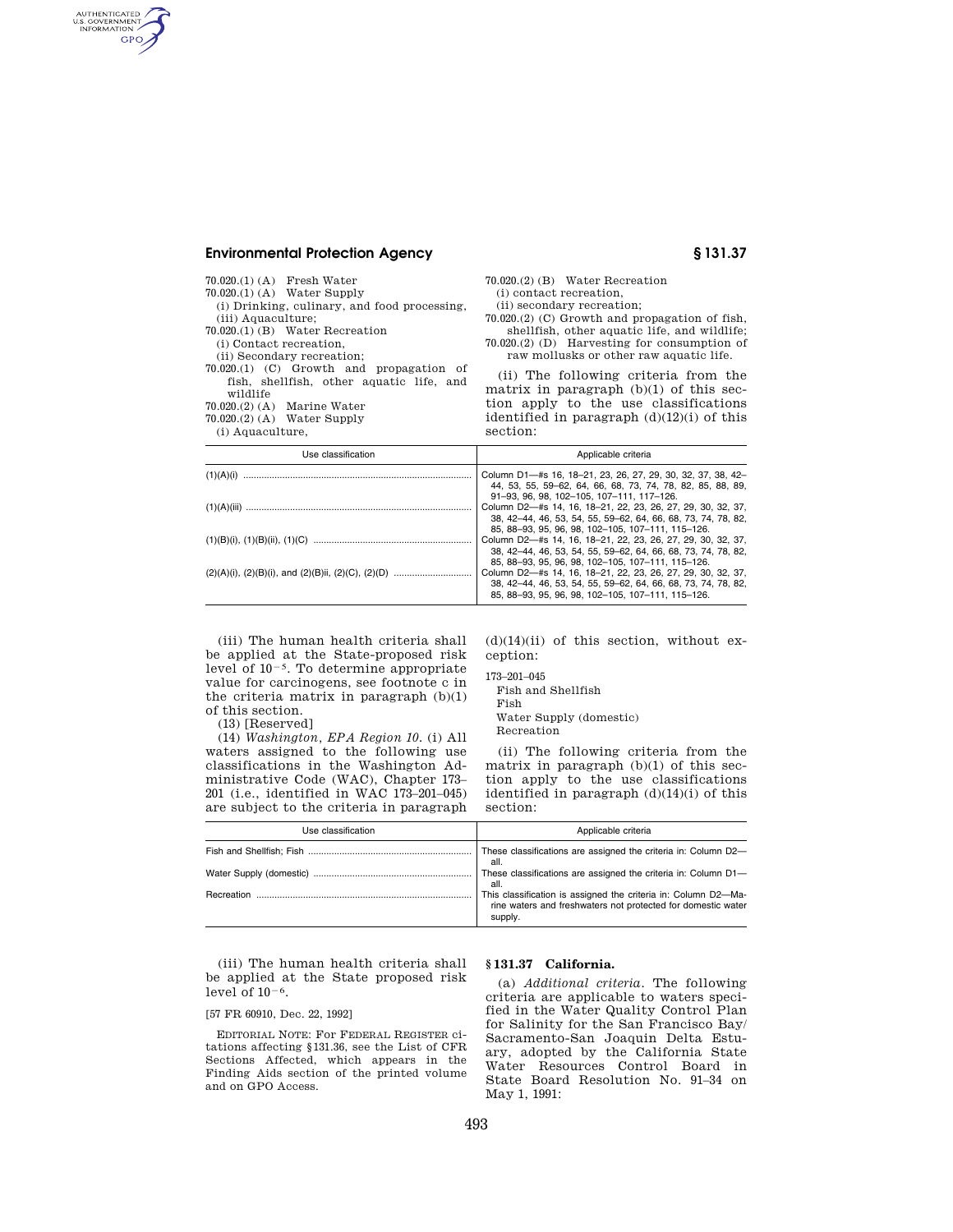# **§ 131.37 40 CFR Ch. I (7–1–10 Edition)**

(1) *Estuarine habitat criteria.* (i) *General rule.* (A) Salinity (measured at the surface) shall not exceed 2640 micromhos/centimeter specific conductance at 25 °C (measured as a 14-day moving average) at the Confluence of the Sacramento and San Joaquin Rivers throughout the period each year from February 1 through June 30, and shall not exceed 2640 micromhos/centimeter specific conductance at 25 °C (measured as a 14-day moving average) at the specific locations noted in Table 1 near Roe Island and Chipps Island for the number of days each month in the February 1 to June 30 period computed by reference to the following formula:

where

- $K = A + (B*natural logarithm of the previous$ month's 8-River Index);
- A and B are determined by reference to Table 1 for the Roe Island and Chipps Island locations;
- x is the calendar month in the February 1 to June 30 period;
- and e is the base of the natural (or Napierian) logarithm.

Where the number of days computed in this equation in paragraph  $(a)(1)(i)(A)$ of this section shall be rounded to the nearest whole number of days. When the previous month's 8-River Index is less than 500,000 acre-feet, the number of days required for the current month shall be zero.

Number of days required in Month  $X =$ Total number of days in Month×\* (1  $-1/(1+e^{K})$ 

TABLE 1. CONSTANTS APPLICABLE TO EACH OF THE MONTHLY EQUATIONS TO DETERMINE MONTHLY REQUIREMENTS DESCRIBED.

| Month X           |                                                   | Chipps Island         | Roe Island (if triggered)        |                                  |
|-------------------|---------------------------------------------------|-----------------------|----------------------------------|----------------------------------|
|                   | А                                                 |                       |                                  |                                  |
| Feb<br>Mar<br>Apr | $\overline{\phantom{0}}$<br>$-105.16$<br>$-47.17$ | $+15.943$<br>$+6.441$ | $-14.36$<br>$-20.79$<br>$-28.73$ | $+2.068$<br>$+2.741$<br>$+3.783$ |
| May<br>June       | $-94.93$<br>$-81.00$                              | $+13.662$<br>$+9.961$ | $-54.22$<br>$-92.584$            | $+6.571$<br>$+10.699$            |

<sup>1</sup> Coefficients for A and B are not provided at Chipps Island for February, because the 2640 micromhos/cm specific conduct-<br>ance criteria must be maintained at Chipps Island throughout February under all historical 8-Rive

(B) The Roe Island criteria apply at the salinity measuring station maintained by the U.S. Bureau of Reclamation at Port Chicago (km 64). The Chipps Island criteria apply at the Mallard Slough Monitoring Site, Station D–10 (RKI RSAC–075) maintained by the California Department of Water Resources. The Confluence criteria apply at the Collinsville Continuous Monitoring Station C–2 (RKI RSAC– 081) maintained by the California Department of Water Resources.

(ii) *Exception.* The criteria at Roe Island shall be required for any given month only if the 14-day moving average salinity at Roe Island falls below 2640 micromhos/centimeter specific conductance on any of the last 14 days of the previous month.

(2) *Fish migration criteria*—(i) *General rule*—(A) *Sacramento River.* Measured Fish Migration criteria values for the Sacramento River shall be at least the following:

At temperatures less than below 61 °F:  $S$ R $F$ M $C = 1.35$ 

- At temperatures between 61 °F and 72  $\textdegree$ F: SRFMC = 6.96-.092 \* Fahrenheit temperature
- At temperatures greater than 72 °F:  $SRFMC = 0.34$

where SRFMC is the Sacramento River Fish Migration criteria value. Temperature shall be the water temperature at release of tagged salmon smolts into the Sacramento River at Miller Park.

(B) *San Joaquin River.* Measured Fish Migration criteria values on the San Joaquin River shall be at least the following:

- For years in which the SJVIndex is  $>2.5$ : SJFMC =  $(-0.012)$  + 0.184\*SJVIndex
- In other years: SJFMC = 0.205 + 0.0975\*SJVIndex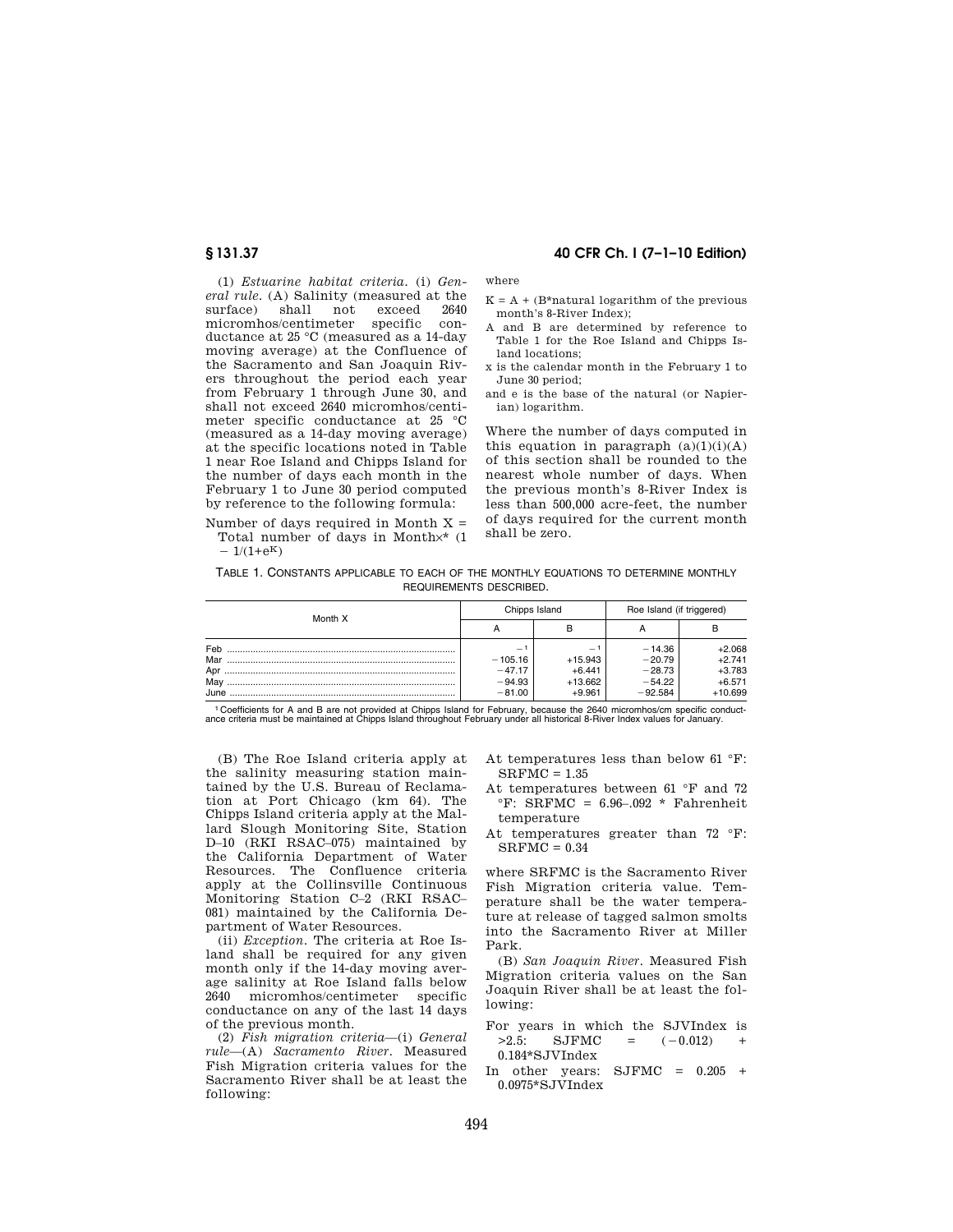# **Environmental Protection Agency § 131.37**

where SJFMC is the San Joaquin River Fish Migration criteria value, and SJVIndex is the San Joaquin Valley Index in million acre feet (MAF)

(ii) *Computing fish migration criteria values for Sacramento River.* In order to assess fish migration criteria values for the Sacramento River, tagged fall-run salmon smolts will be released into the Sacramento River at Miller Park and captured at Chipps Island, or alternatively released at Miller Park and Port Chicago and recovered from the ocean fishery, using the methodology described in this paragraph  $(a)(2)(ii)$ . An alternative methodology for computing fish migration criteria values can be used so long as the revised methodology is calibrated with the methodology described in this para $graph (a)(2)(ii) so as to maintain the$ validity of the relative index values. Sufficient releases shall be made each year to provide a statistically reliable verification of compliance with the criteria. These criteria will be considered attained when the sum of the differences between the measured experimental value and the stated criteria value (i.e., measured value minus stated value) for each experimental release conducted over a three year period (the current year and the previous two years) shall be greater than or equal to zero. Fish for release are to be tagged at the hatchery with coded-wire tags, and fin clipped. Approximately 50,000 to 100,000 fish of smolt size (size greater than 75 mm) are released for each survival index estimate, depending on expected mortality. As a control for the ocean recovery survival index, one or two groups per season are released at Benecia or Pt. Chicago. From each upstream release of tagged fish, fish are to be caught over a period of one to two weeks at Chipps Island. Daylight sampling at Chipps Island with a 9.1 by 7.9 m, 3.2 mm cod end, midwater trawl is begun 2 to 3 days after release. When the first fish is caught, full-time trawling 7 days a week should begin. Each day's trawling consists of ten 20 minute tows generally made against the current, and distributed equally across the channel.

(A) The Chipps Island smolt survival index is calculated as:

 $SSI=R+MT(0.007692)$ 

where

R=number of recaptures of tagged fish

M=number of marked (tagged) fish released T=proportion of time sampled vs total time

tagged fish were passing the site (i.e. time between first and last tagged fish recovery)

Where the value 0.007692 is the proportion of the channel width fished by the trawl, and is calculated as trawl width/ channel width.

(B) Recoveries of tagged fish from the ocean salmon fishery two to four years after release are also used to calculate a survival index for each release. Smolt survival indices from ocean recoveries are calculated as:

# $OSI=R_1/M_1+R_2/M_2$

where

R1=number of tagged adults recovered from the upstream release

M1=number released upstream

R2=number of tagged adults recovered from the Port Chicago release

M2=number released at Port Chicago

(*1*) The number of tagged adults recovered from the ocean fishery is provided by the Pacific States Marine Fisheries Commission, which maintains a port sampling program.

(*2*) [Reserved]

(iii) *Computing fish migration criteria values for San Joaquin River.* In order to assess annual fish migration criteria values for the San Joaquin River, tagged salmon smolts will be released into the San Joaquin River at Mossdale and captured at Chipps Island, or alternatively released at Mossdale and Port Chicago and recovered from the ocean fishery, using the methodology described in paragraph  $(a)(2)(iii)$ . An alternative methodology for computing fish migration criteria values can be used so long as the revised methodology is calibrated with the methodology described below so as to maintain the validity of the relative index values. Sufficient releases shall be made each year to provide a statistically reliable estimate of the SJFMC for the year. These criteria will be considered attained when the sum of the differences between the measured experimental value and the stated criteria value (i.e., measured value minus stated value) for each experimental release conducted over a three year period (the current year and the previous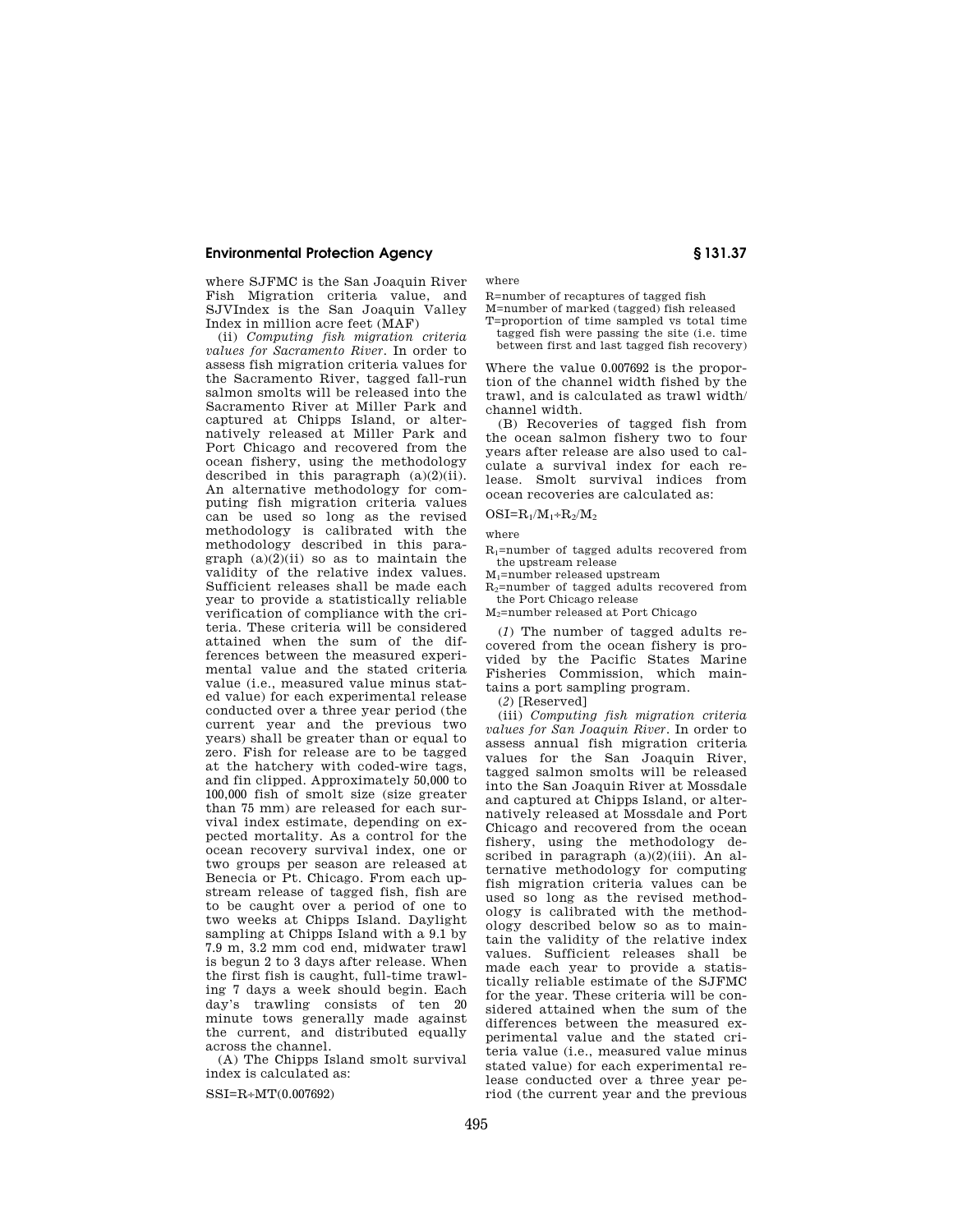two years) shall be greater than or equal to zero.

(A) Fish for release are to be tagged at the hatchery with coded-wire tags, and fin clipped. Approximately 50,000 to 100,000 fish of smolt size (size greater than 75 mm) are released for each survival index estimate, depending on expected mortality. As a control for the ocean recovery survival index, one or two groups per season are released at Benicia or Pt. Chicago. From each upstream release of tagged fish, fish are to be caught over a period of one to two weeks at Chipps Island. Daylight sampling at Chipps Island with a 9.1 by 7.9 m, 3.2 mm cod end, midwater trawl is begun 2 to 3 days after release. When the first fish is caught, full-time trawling 7 days a week should begin. Each day's trawling consists of ten 20 minute tows generally made against the current, and distributed equally across the channel.

(B) The Chipps Island smolt survival index is calculated as:

### SSI=R÷MT(0.007692)

where

R=number of recaptures of tagged fish

M=number of marked (tagged) fish released T=proportion of time sampled vs total time tagged fish were passing the site (i.e. time

between first and last tagged fish recovery) Where the value 0.007692 is the proportion of the channel width fished by the trawl, and is calculated as trawl width/ channel width.

(C) Recoveries of tagged fish from the ocean salmon fishery two to four years after release are also used to calculate a survival index for each release. Smolt survival indices from ocean recoveries are calculated as:

 $OSI=R_1/M_1 + R_2/M_2$ 

# **§ 131.37 40 CFR Ch. I (7–1–10 Edition)**

where

R1=number of tagged adults recovered from the upstream release

M1=number released upstream

R2=number of tagged adults recovered from the Port Chicago release

M2=number released at Port Chicago

(*1*) The number of tagged adults recovered from the ocean fishery is provided by the Pacific States Marine Fisheries Commission, which maintains a port sampling program.

(*2*) [Reserved]

(3) *Suisun marsh criteria.* (i) Water quality conditions sufficient to support a natural gradient in species composition and wildlife habitat characteristic of a brackish marsh throughout all elevations of the tidal marshes bordering Suisun Bay shall be maintained. Water quality conditions shall be maintained so that none of the following occurs: Loss of diversity; conversion of brackish marsh to salt marsh; for animals, decreased population abundance of those species vulnerable to increased mortality and loss of habitat from increased water salinity; or for plants, significant reduction in stature or percent cover from increased water or soil salinity or other water quality parameters.

(ii) [Reserved]

(b) *Revised criteria.* The following criteria are applicable to state waters specified in Table 1–1, at Section  $(C)(3)$ (''Striped Bass—Salinity : 3. Prisoners Point—Spawning) of the Water Quality Control Plan for Salinity for the San Francisco Bay—Sacramento/San Joaquin Delta Estuary, adopted by the California State Water Resources Control Board in State Board Resolution No. 91–34 on May 1, 1991: